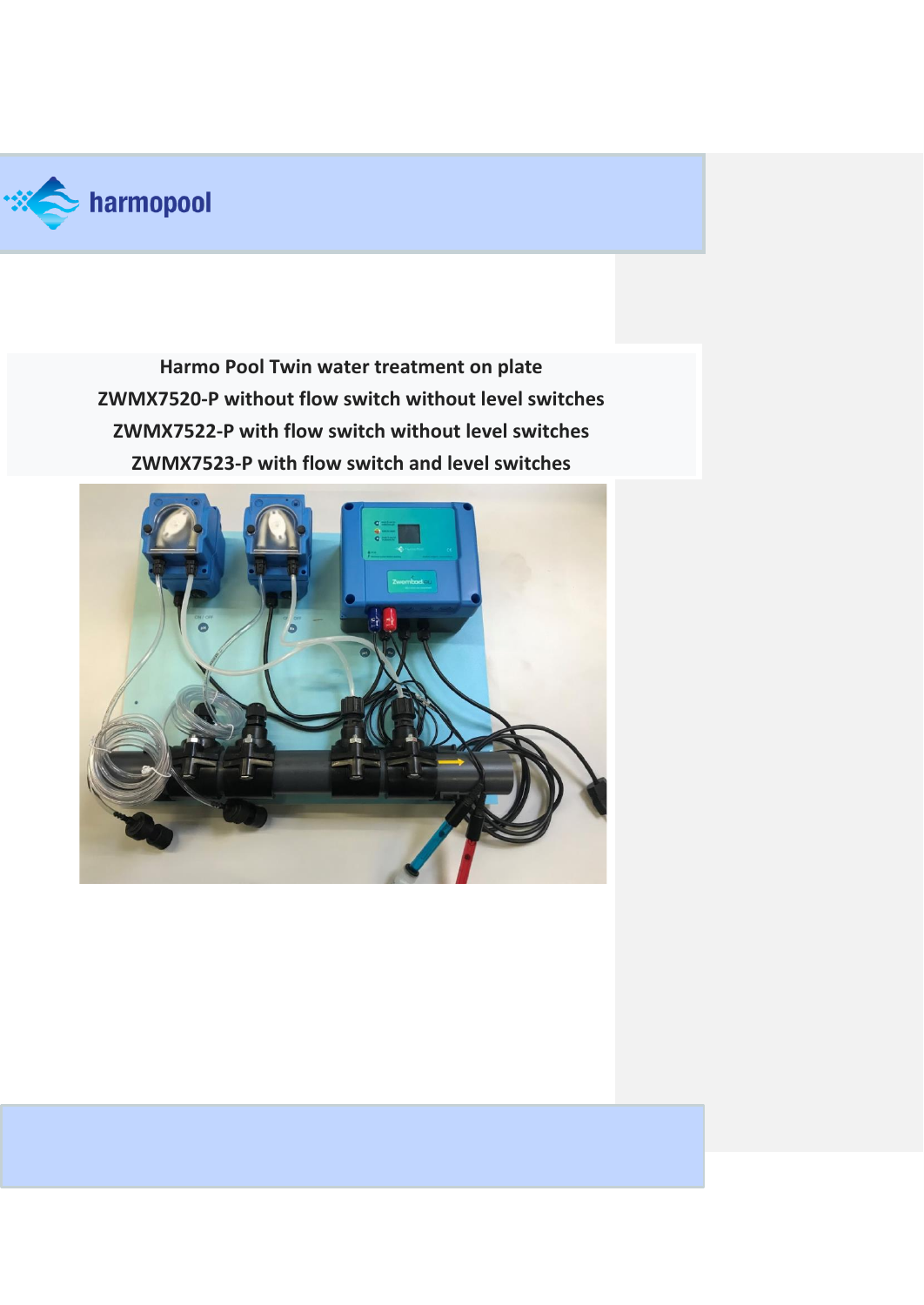

# **Table of contents**

Geassembleerd door: Zwembad BV<br>Industrieweg 9 3190 Boortmeerbeek België www.harmopool.eu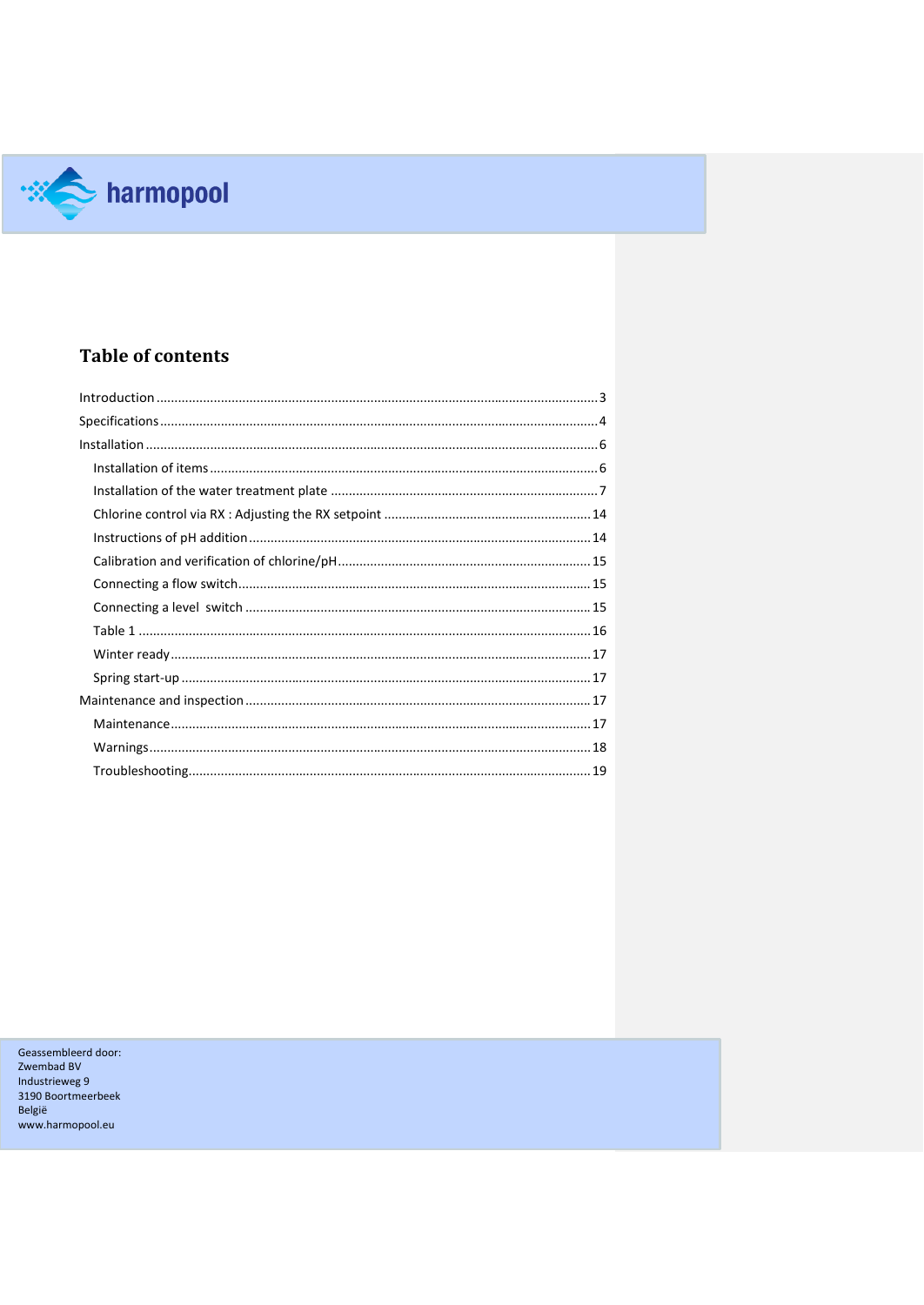

### <span id="page-2-0"></span>**Introduction**

This manual contains all the necessary information for installing, troubleshooting and maintaining your Harmo Pool Twin. Please read this manual carefully before opening or using the dosing device. The manufacturer of this product cannot be held liable for any injuries and/or damage to the product or user, caused by incorrect installation or maintenance. It is imperative that the directions in this manual followed carefully. Installation by qualified personnel is required.

- Only a qualified installer, , personal or an authorized dealer should repair this product.
- Maintenance and operation should be performed according to the recommended time and frequency as stipulated in the manual.
- Only use original parts. Failure to do so will void your warranty.
- The measuring probes must be kept moist at all times, even during transport (for possible maintenance or repairs at the supplier).

### **Characteristics**

- Durable: the materials used are chlorine, acid (sulfuric) and base resistant. These can withstand prolonged exposure to swimming pool water (even for salt electrolysis). The dosing devices are not suitable for use with hydrochloric acid (HCL)
- Easy to use: the unit is extremely easy to operate. Simply turn it on and set the desired pH (acid), redox value or electrolysis time (chlorine).
- The pH and Redox system must be calibrated on a regular basis. Proper functioning can be verified by using a proper colour measurement method (e.g. Poollab ZWMX1060).
- Low cost: the operational cost is very low because, when used correctly, the pool water is always of optimal quality and never turns green.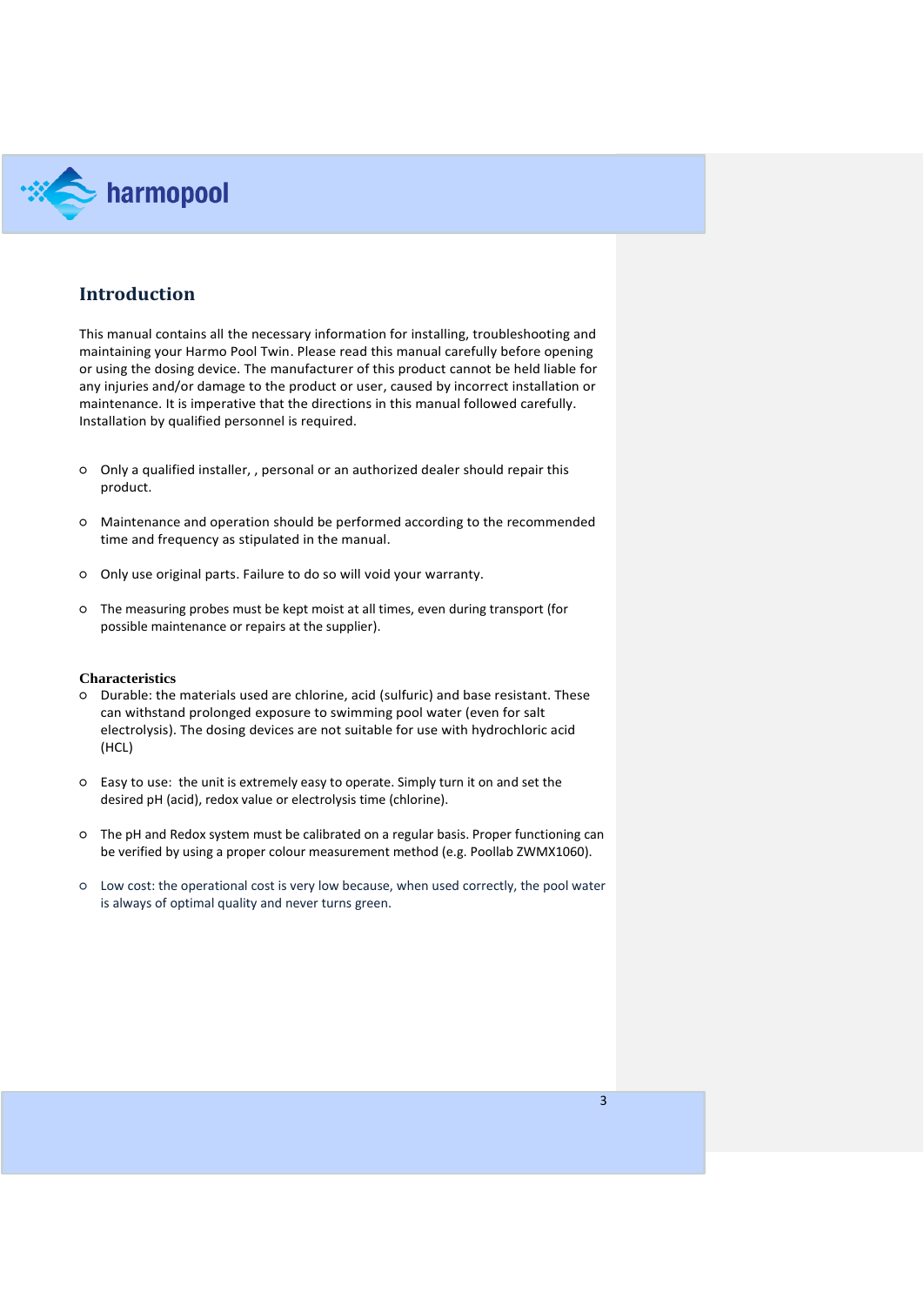

### **Note:**

Maintaining the pH and chlorine levels of a new swimming pool can take several hours to days. In the start-up phase, it is important to perform calibration and measurements and adjust the settings.

An incomplete grounding of the pool pipes can have a negative effect on the measurement results and thus lead to abnormal pH and chlorine values.

A correct grounding must be made as follows:

- The pool pipe after the filter pump must be grounded via an in-line grounding to an independent grounding pole.
- The pool pipe near the measurement probes must be grounded via an in-line grounding to a second independent grounding pole.

Use only tap water, no rainwater or well water.

## <span id="page-3-0"></span>**Specifications**

|                     | ZWWX7523-P              |
|---------------------|-------------------------|
| pH regulation       | ZWMX2155                |
|                     | Peristaltic pump        |
| Chlorine regulation | ZWMX2155                |
|                     | Peristaltic pump        |
| Pool connection     | 50mm rubber ZALX5120    |
| Flow switch         | ZPHS0008                |
| Plate size          | 48 x 38 cm              |
| Display cars        | Harmo pool ref ZWMX7010 |
| Relaiscard          | Harmo pool ref ZWMX7011 |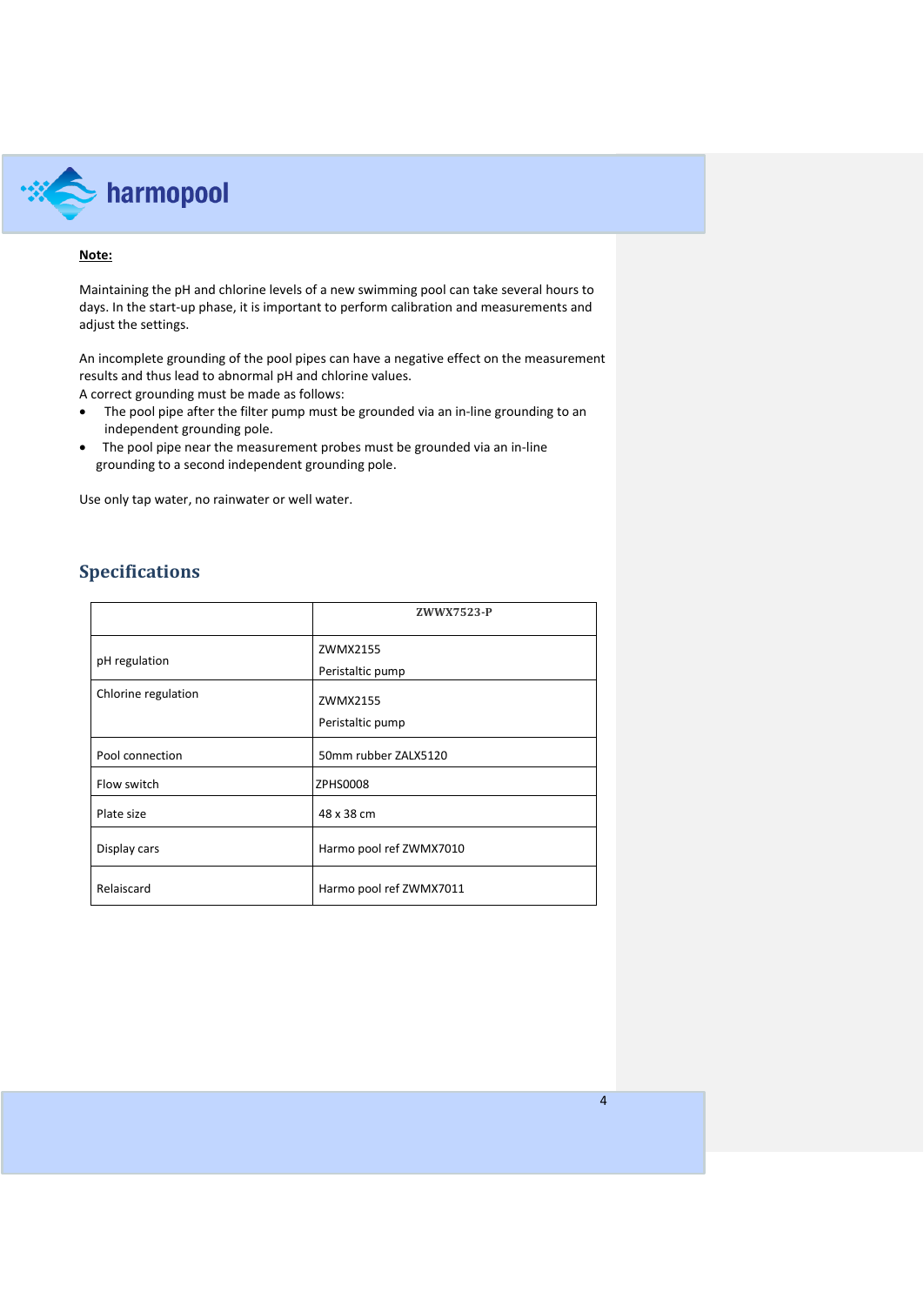

# **Technical specifications**

| pH/RX sensor                         | Connection via BNC connector        |
|--------------------------------------|-------------------------------------|
| Measure range                        | pH: 5-9 + - 0.1                     |
|                                      | Rx: 200-999mV +- 10mv               |
| Configuration                        | Via display menu                    |
| Relais out                           | 16 A AC 1                           |
| Display                              | Present                             |
| Dosing pumps                         | ZWMX2155                            |
| Flow switch                          | Optional or present with ZWMX7523-P |
| Level detection of acid and chlorine | present                             |
| Supply                               | 230V ~, 50 Hz                       |
| Housing                              | IP65 IK07 Rohs 2                    |
| Installation                         | Wall mounting with screws and plugs |
| Dimensions                           | 480x380                             |
| Weight                               | 12 kg                               |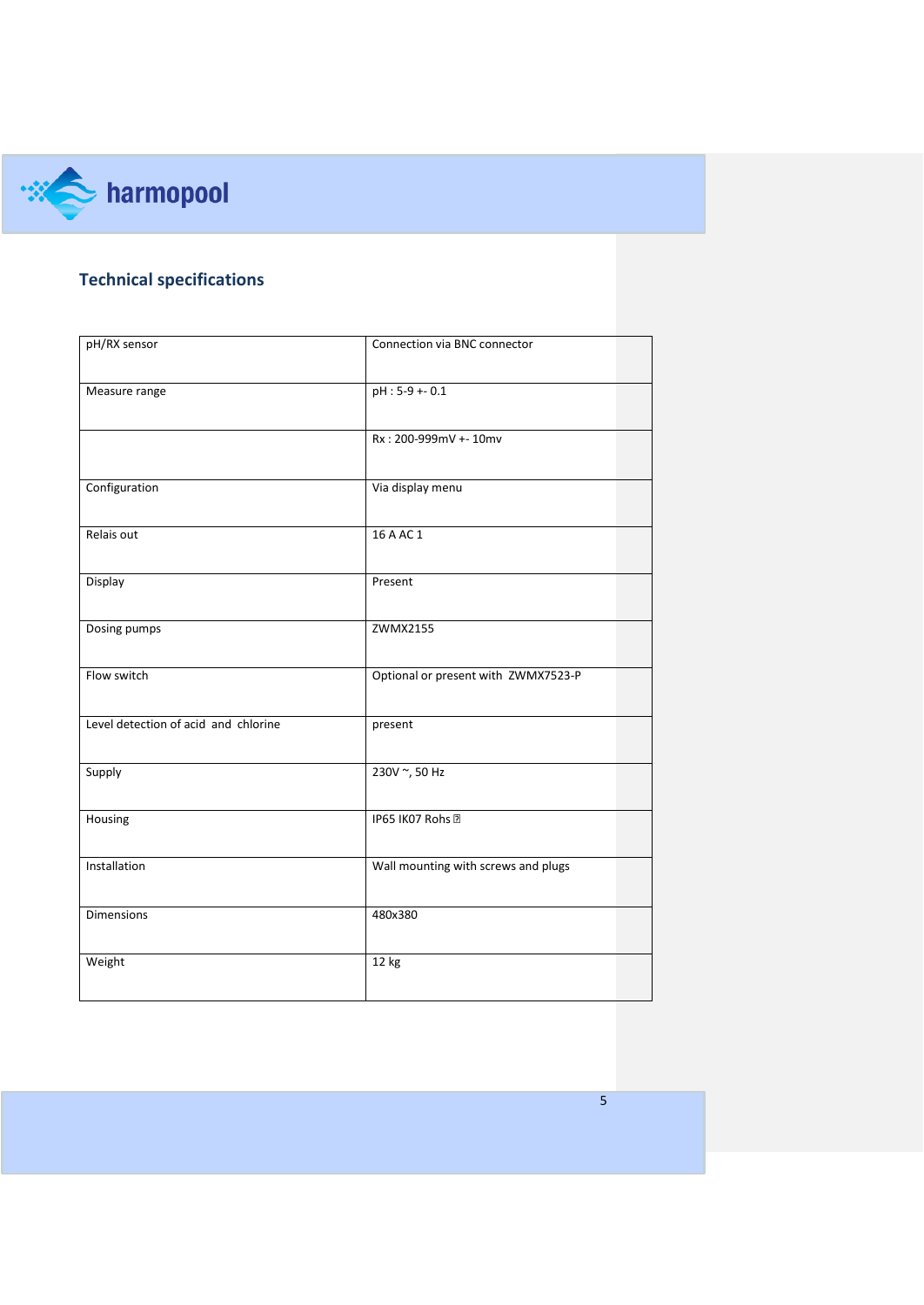

### <span id="page-5-0"></span>**Installation**

### <span id="page-5-1"></span>*Installation of items*

### **Note!**

The electrical installation must be carried out in such a way that:

- The chlorine and acid pumps don't work when the filter pump is not operating. This can be done by adding a flow switch / flow controller ZWMX3552-P (preferred) to the installation or by using the same power line as the filter pump. With device ZWMX7522-P, the flow switch is already built into the device.
- The chlorine and acid pumps can be *switched off* when the filter pump is operating. This can be done by pressing the power button on your salt electrolysis and dosing device.
- Adding the chemicals for the pool should be done downstream from the pool.
- Chlorine and acid can react to chlorine gas. Make sure that the chemicals are placed outside or in a very well ventilated area, in a drip tray, and that they don't come into contact with each other and remain out of reach of children..
- It is recommended to put the installation of the water treatment unit in bypass configuration.
- Install the water treatment unit on a solid base or against the wall (always vertical).
- Always keep the product upright. If the product is tilted or placed on the side, the probes cannot measure correctly, resulting in incorrect measurements.
- The product must be installed indoors. If you wish to do this outdoors, you need to contact your supplier.
- The acid dosing device should not be used with hydrochloric acid (HCl).
- Acid and chlorine (liquid chlorine) should not be mixed. When mixed, chlorine gas is released. Storage must be done in such a way that the products don't come into contact with each other.
- The electronics of the appliance (dosing devices) must be installed indoors. Make sure that - in case of a leak - the water cannot run over the installation.
- The electronics or the device itself must never be connected to an output of a frequency inverter.
- Calibrate the pH and Rx probes for initial use and then at least every 3 months. "regularly" check the chlorine content and pH with a color method.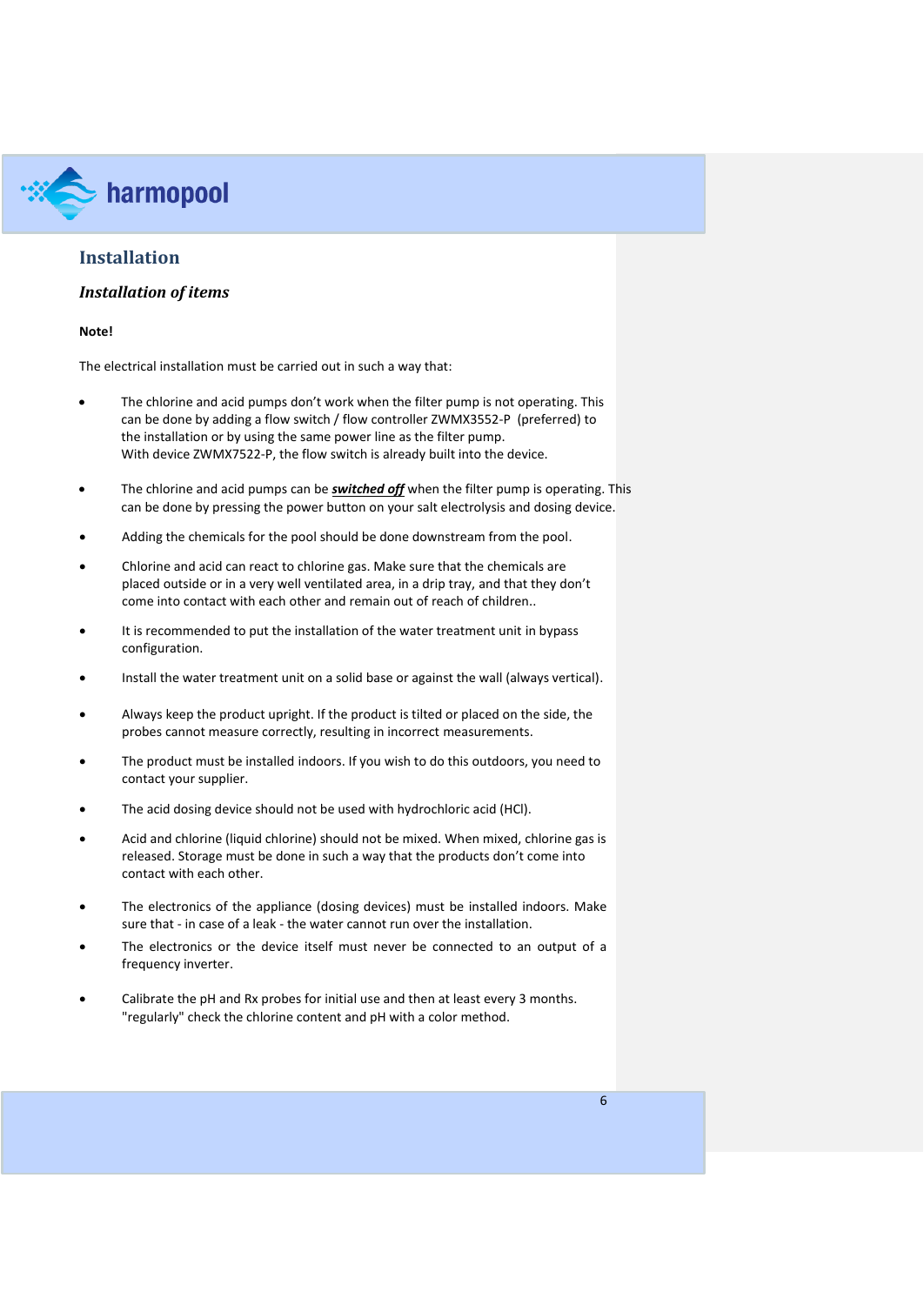

### <span id="page-6-0"></span>*Installation of the water treatment plate*

**1** Attach the water treatment unit against a solid wall. Fix both the lower and upper part of the plate.

**2** Insert pH and chlorine probes into the probe holders. Fix the swivel with pliers or wrench to tighten the cap. If you don't do this, there is a chance that a leak will occur, which is not covered under warranty.



**3)** Connect water inlet and water outlet so that the water first passes the pH measuring probe and RX measuring probe and then passes the Ph and Redox dosing (according to the direction of the yellow arrows on the tube). This is the preferred bypass configuration installation:

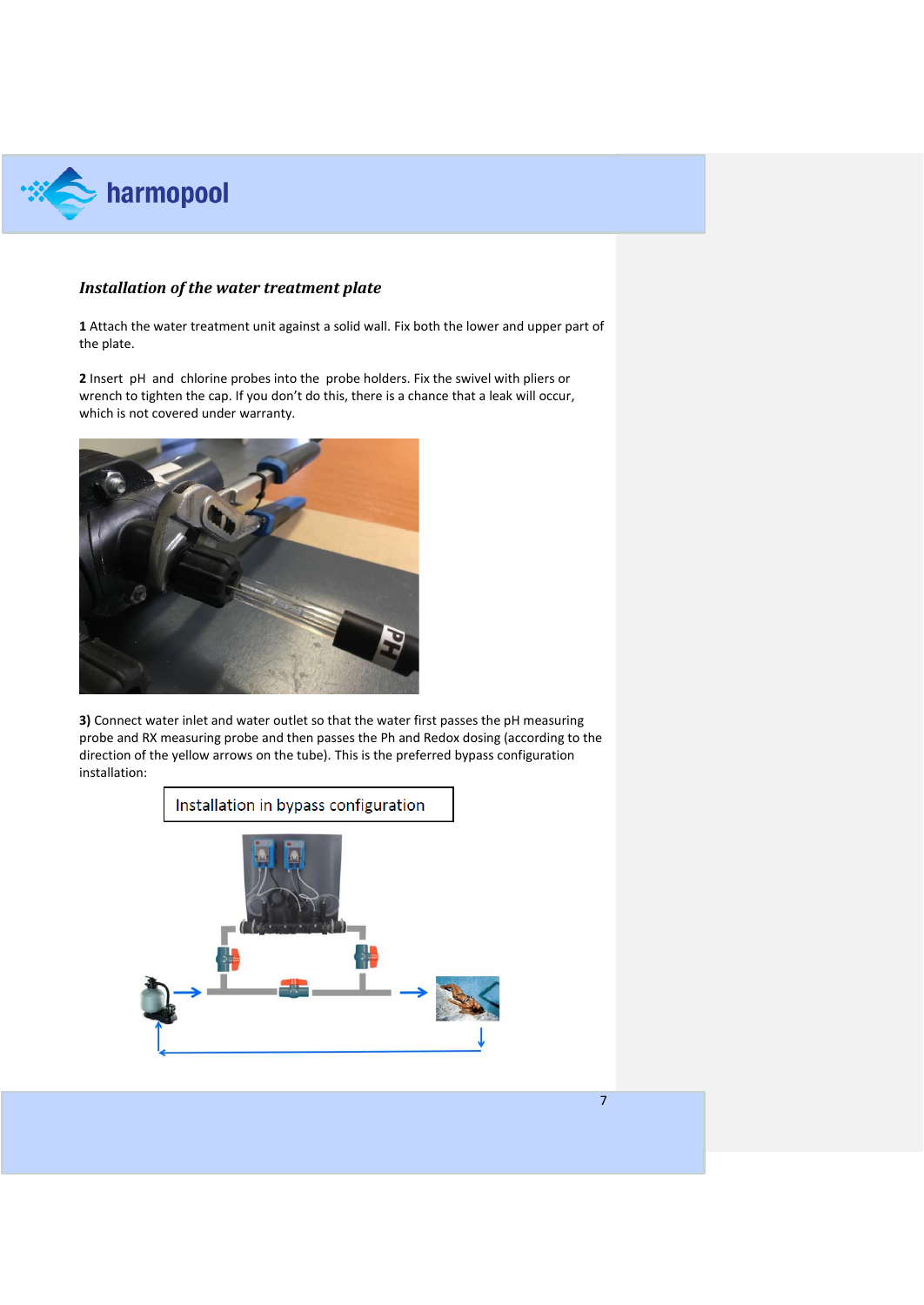

**4** Make the electrical connections in such a way that:

The chlorine and acid pumps don't work when the filter pump is not operating. The chlorine and acid pumps can be switched off when the filter pump is operating.

Turn off the acid and chlorine dosing device (pressing the button at the bottom of the dosing pumps at the top left) for the next steps during installation and calibration.

**5** Connect the pH and redox measuring heads to the BNC connection to the positions provided for this purpose at the bottom left of the control box:



**6** Start the filter pump.

**7** Verify the installation for leaks.

**8** Stop the filter pump. Remove the probes from the holder and calibrate pH and redox probes.

### **Note!**

- (1) If you do not have a bypass configuration, you can insert two rubber caps (product code: ZFPX4640) or fake probes ZWMX2067-Z into the probe holders to prevent the water from spraying from the probe holders during calibration.
- (2) If you do have a bypass, make sure that when the bypass to the dosing nipples is closed, the dosing pumps cannot pump liquid. This can be done by switching off the dosing pumps themselves, or by switching off the electricity supply.
- (3)The probes calibration procedure may take several minutes. To guarantee an accurate reading, it is important to follow the steps below.
- (4)Make sure that the calibration fluids used in the calibration process always correspond to the stated values and that the fluids are not contaminated.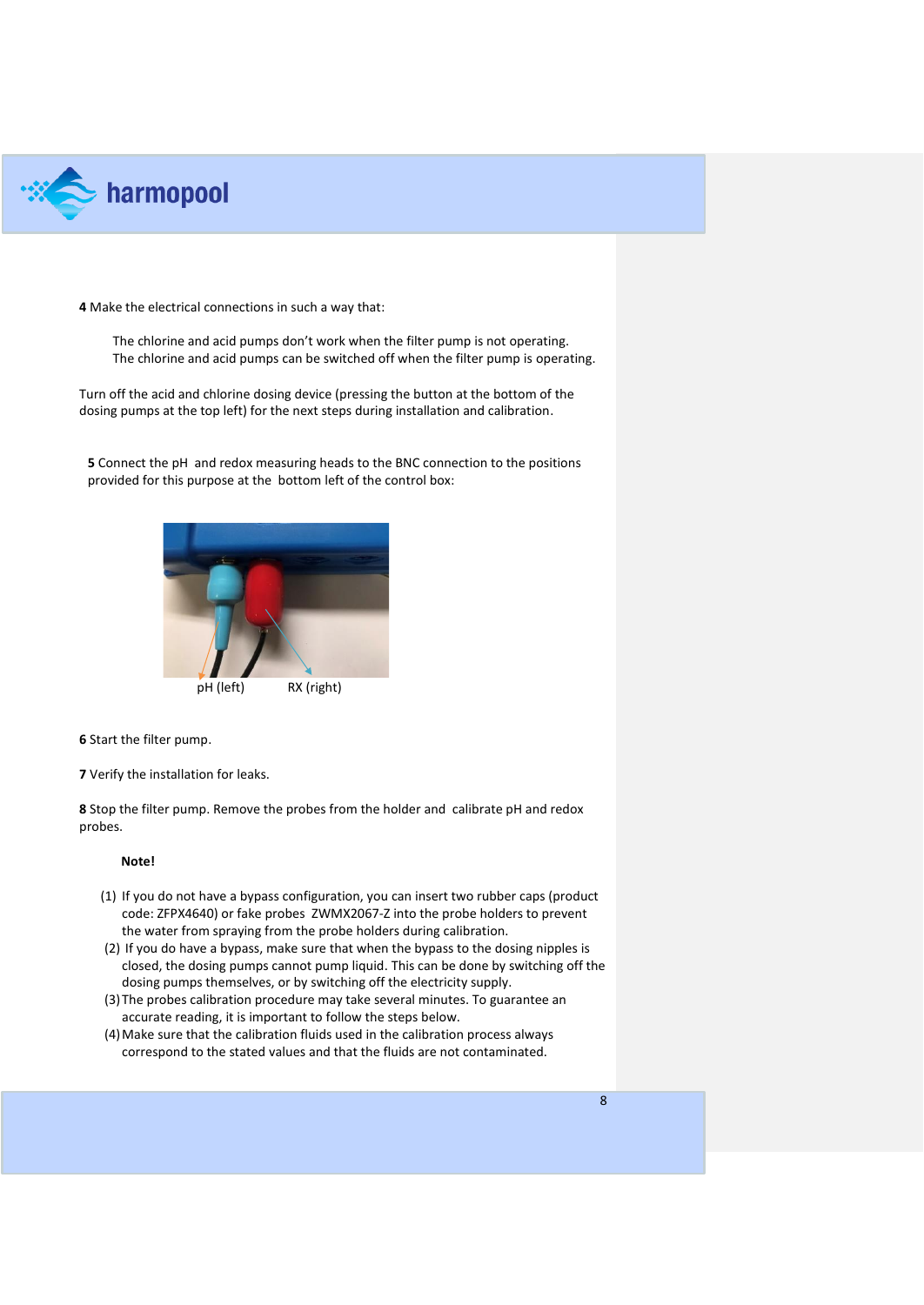

### **9** Calibrate the probes

Using the following steps, you can calibrate the probes in no time:

1. Immerse the measuring heads (measurement probes) in the calibration fluids for pH (pH 7) and Redox (465-468 mV) and wait 5 minutes to balance before proceeding with the calibration process.

Press the pH and Redox key for 10 seconds and (upper and lower key)





As soon as the calibration starts, a screen lights up, showing you what you are calibrating. You can either only calibrate Ph or calibrate only Rx or calibrate both at the same time.





| Even geduld 022 |  |
|-----------------|--|
| Moratie Redux   |  |



2. A timer will stop after 120 seconds and give a notification as to whether the calibration has succeeded.

If the calibration was unsuccessful, the screen will show this notification:

<-

| <b>Kalibratie PH</b>                                     |
|----------------------------------------------------------|
| klaar<br>Even geduld 00                                  |
| <b>Kalibratie Redox</b>                                  |
| nislukt<br>aadpleeg handleiding.<br>OK on verder te gaan |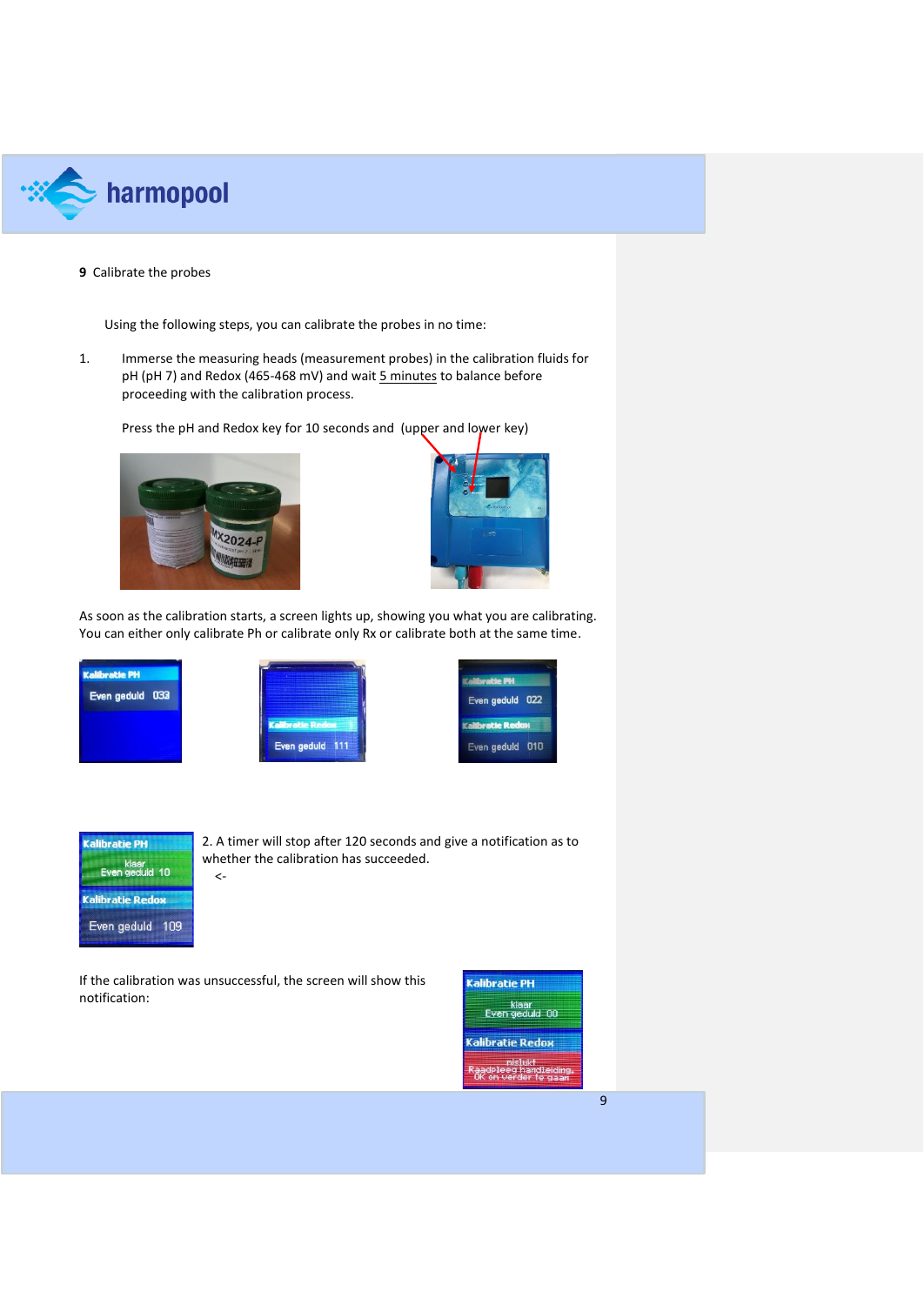

Reasons for a failed calibration:

- poor calibration (try again);
- calibration liquid is contaminated (liquid replaced) recalibration;
- probe is broken (measuring probe replaced) and recalibrated.

When Ph and Rx are calibrated successfully, the screen will disappear automatically.

After 2 minutes the screens goes fades and you can read the values. Good calibration will show the following values:

- a.  $pH 7.0 + 0.1$
- b. Redox 468 +-10mV

If the values are not within the range described above, you can reprint the pH and Redox keys to repeat the calibration process.

### **10 Preparation of pool water**

Make sure that the pH of the pool water is at least between 7.2 and 8.5, and as close as possible to 7.4.

Ensure that the chlorination stabilizer content (prussic acid) of the pool water is between 20-40 ppm (20-40g/10m<sup>3</sup>).

### **11 Parameter settings**

A number of parameters need to be set. Press the middle key. You'll see the following screen:

### **11.1 Language**



You can set a different language by pressing the middle key again. Then navigate through the upper or lower key to the languages Français, Castellano, Italiano, English, German: you can confirm your choice of language by pressing the middle button.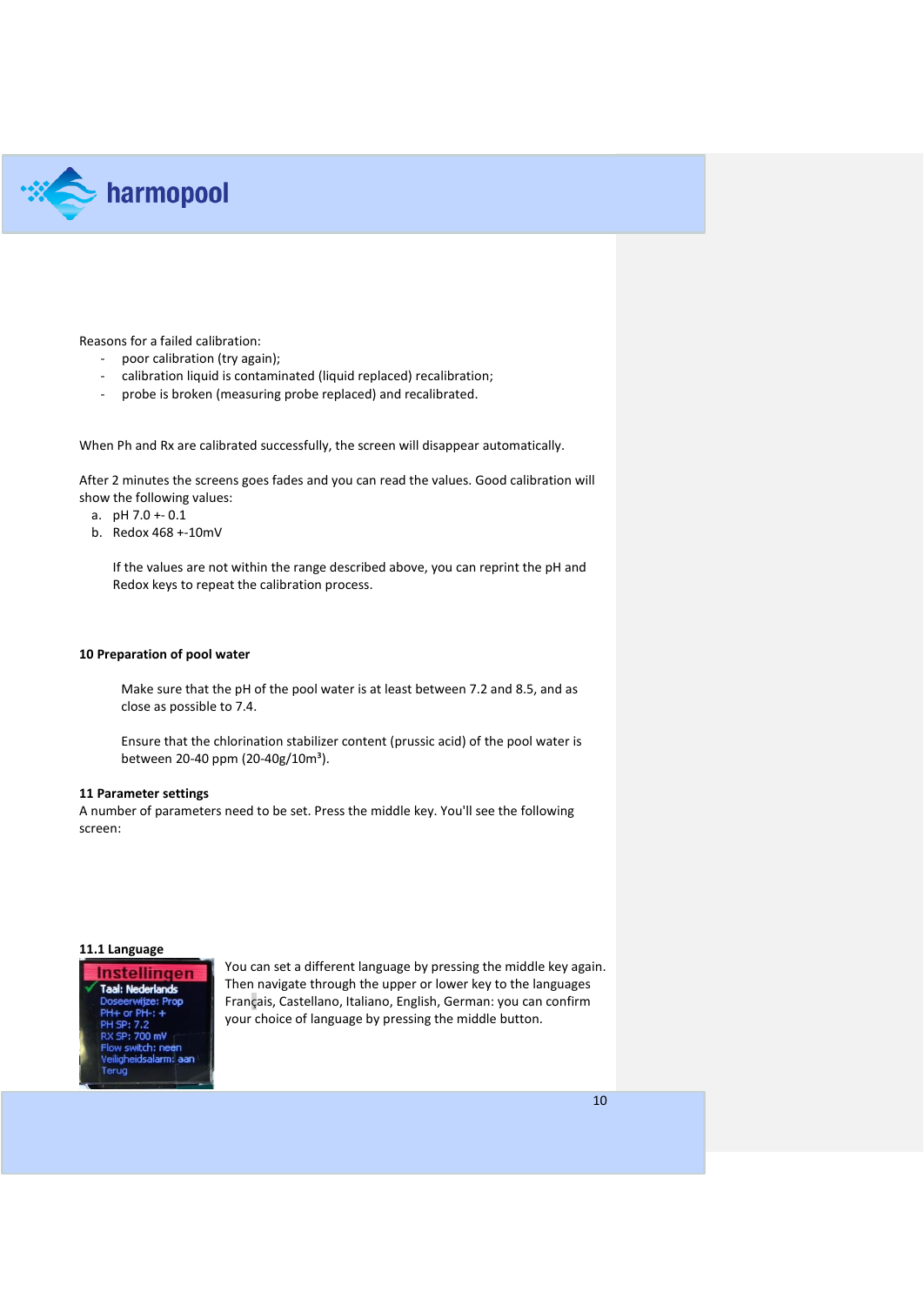

### **11.2 Dosing mode: proportional or continuous**



Press the bottom key. The "dosing mode" setting is now checked. Press the middle key to activate this setting. You can now see that the dosing prop (= proportional) is selected. Press the middle key again. The dosing proportionally is now set.

### **Note!**

For liquid chlorine addition, do NOT select the option *Salt*

Explanation of the dosing method Proportional:

In the case of "proportional" as a dosing method, the controller will continuously go through a cycle in which:

- pH and chlorine content are measured for 40 sec (no dosing at that time)
- the chlorine (if necessary) is dosed for 2 minutes.
- the pH min (if necessary) is dosed for 2 minutes.

The closer the PH and Rx value approaches the set point, the less the dosing pump runs. This dosing method (prop) is recommended for working with liquid chlorine / liquid pH-In this dosing method, pH and liquid chlorine will never be dosed at the same time.

Explanation of the dosing method Continuous:

- The pumps will always run if pH and/or redox setpoint are not reached.
- **If you choose this dosing method, the injection point for pH and chlorine must be at least 2 meters apart.**

#### **11.3 PH+ or PH-**



Press the bottom key. The "PH+ or PH-" setting is now active. Press the middle key to activate this setting. A sign - appears. Press the middle key again. You have now set the ph -.

PH- should always be set when using liquid chlorine. Liquid chlorine already contains PH+, which is always added as a stabilizer.

PH should always be set when using salt electrolysis. In the production of chlorine by the salt electrolysis device, PH+ (NaOH) is formed as a by-product.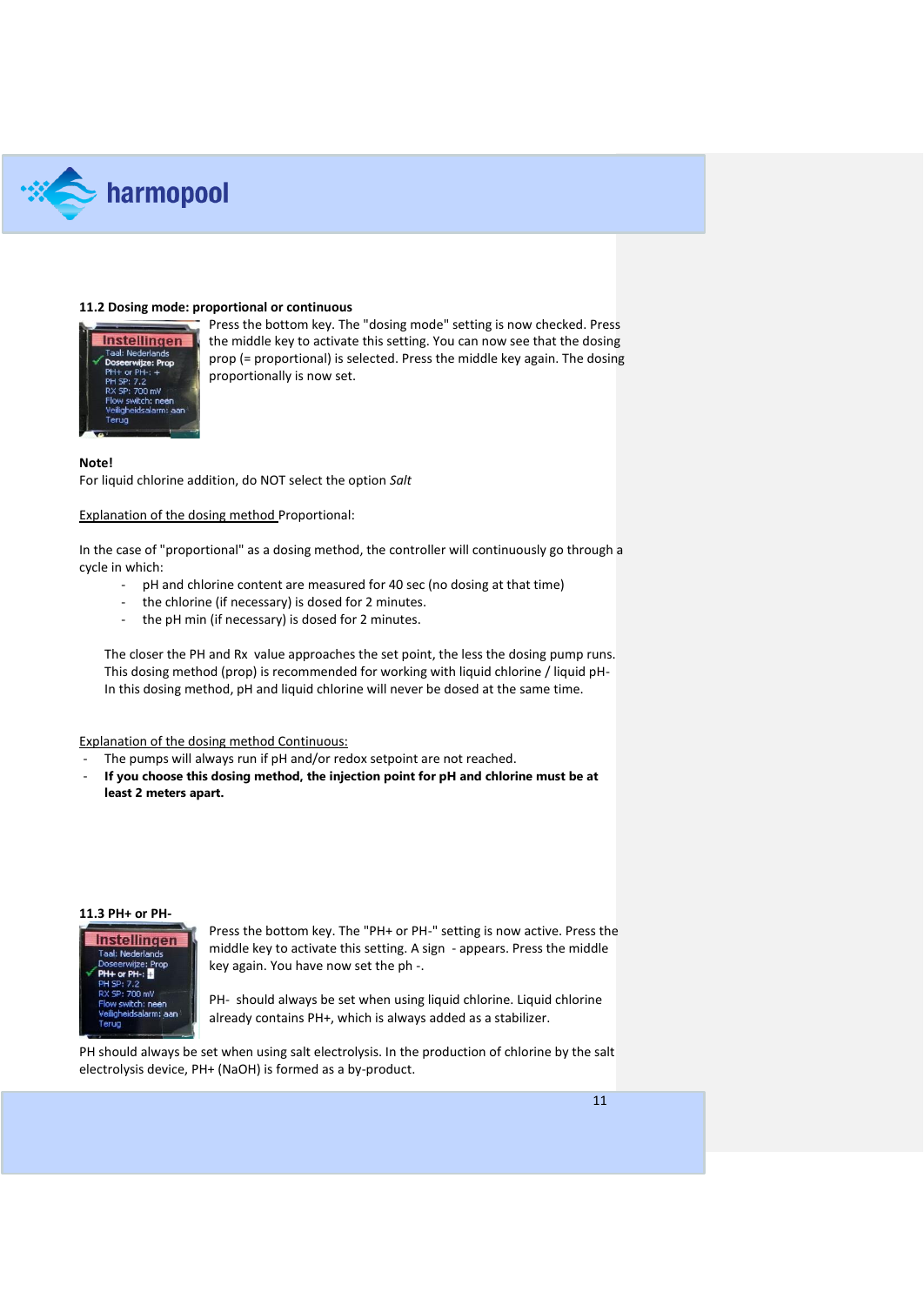

It is not possible to add both PH+ and PH- : PH- or **of** PH+, never both at the same time.

In other cases, PH+ can be set.

### **11.4) PH SP**



Press the bottom key. The "PH SP" setting is now activated . Press the middle key to activate this setting. You will now see a preset value. Now you can use the upper or lower key to set the value higher or lower, after which you can confirm by pressing the middle key. The value is now set to your wanted value

As a rule, the pH will be regulated at 7.4

### **11.5 Rx SP(Redox SetPoint)**



The redox is a measure of chlorine content. At start-up we recommend setting the set point at 700mV, in the same way as described above for pH. After the first start-up, measure chlorine content using a colouring method. Adjust the set point for redox if necessary (decrease if chlorine is too high, increase if chlorine is too low).

Carefully read the chapter "Adjusting Rx setpoint" of the manual.

### **11.6 Flow switch: no , yes**

Here you can enter whether the installation is equipped with a flow switch. If you **enter YES,** the device assumes that a flow switch is active. With a water flow, the dosing pumps Ph and chlorine will be able to function, with no flow the dosing pumps will not work.

With the version ZWMX7523 a flow switch is built in.

### **11.7 Safety alarm: on or off or info**

The alarm function is required to ensure the safe use of this device and swimming pool.

### **Alarm on:**

The alarm screen comes up at a: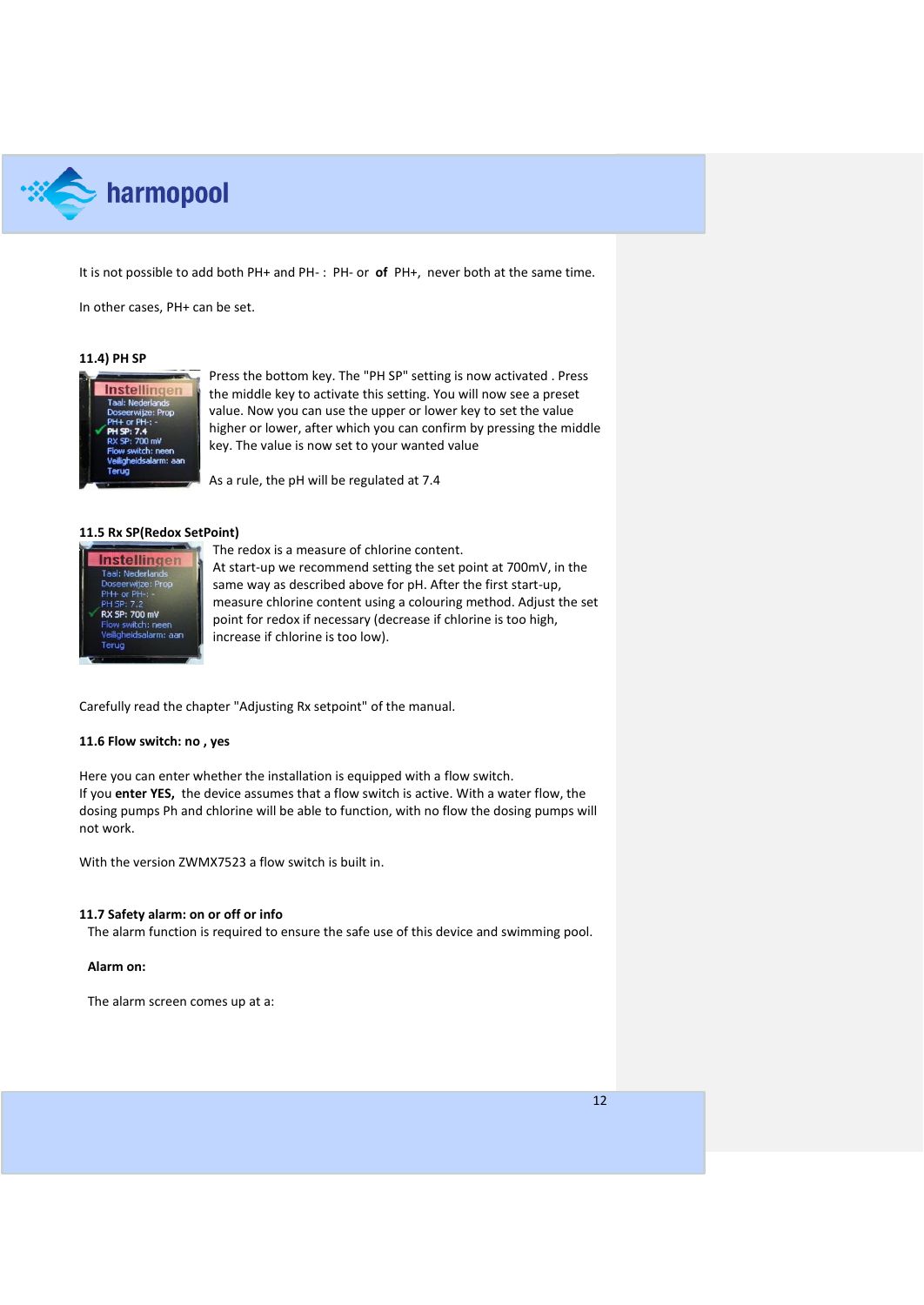

# $\gg$  harmopool



Instellingen aal: Nederlands -- . . . . .<br>5P: 700 mV

The alarm function is necessary to warn the user of abnormal behavior of the device, and to prevent, for example, a very large dose of pH liquid or too much chlorine being produced.

The alarm will disappear if the middle menu button (reset) is pressed or after a power outage.

If, after resetting the alarm function, the values deviate as described above, the alarm will come back into operation.

Don't swim in the pool if the "alarm" indicates an anomaly.

### **Alarm off:**

Never use the device in off mode during normal and automatic use. If you turn off the alarm, the alarm function as described above will not work for 240 minutes.

The OFF alarm mode is only used to control the values of a swimming pool that are significantly different (as with the first boot). For example, Initially, the pH can be very high and the Rx very low. In this case, it is necessary to use the alarm out function to get the pH and chlorine under control.

Don't swim in the pool if the "alarm off" function is used.

**12** Place the suction cap of the pH in the acid canister, and the chlorine sucking cap into the chlorine container. It is advisable not to lower the suction cap to the bottom of the bus. If something went wrong with the dosage, the whole can of chlorine or acid will not be pumped into the pool.

### **13 Unit start-up**

Start installation by turning on the electricity from pump and dosing appliances. Turn on the pH dosage (via the switch at the bottom of the unit) until the pH is in the range 7.2-7.6. If the pH is less than 7.2,manually add pH plus to the pool water.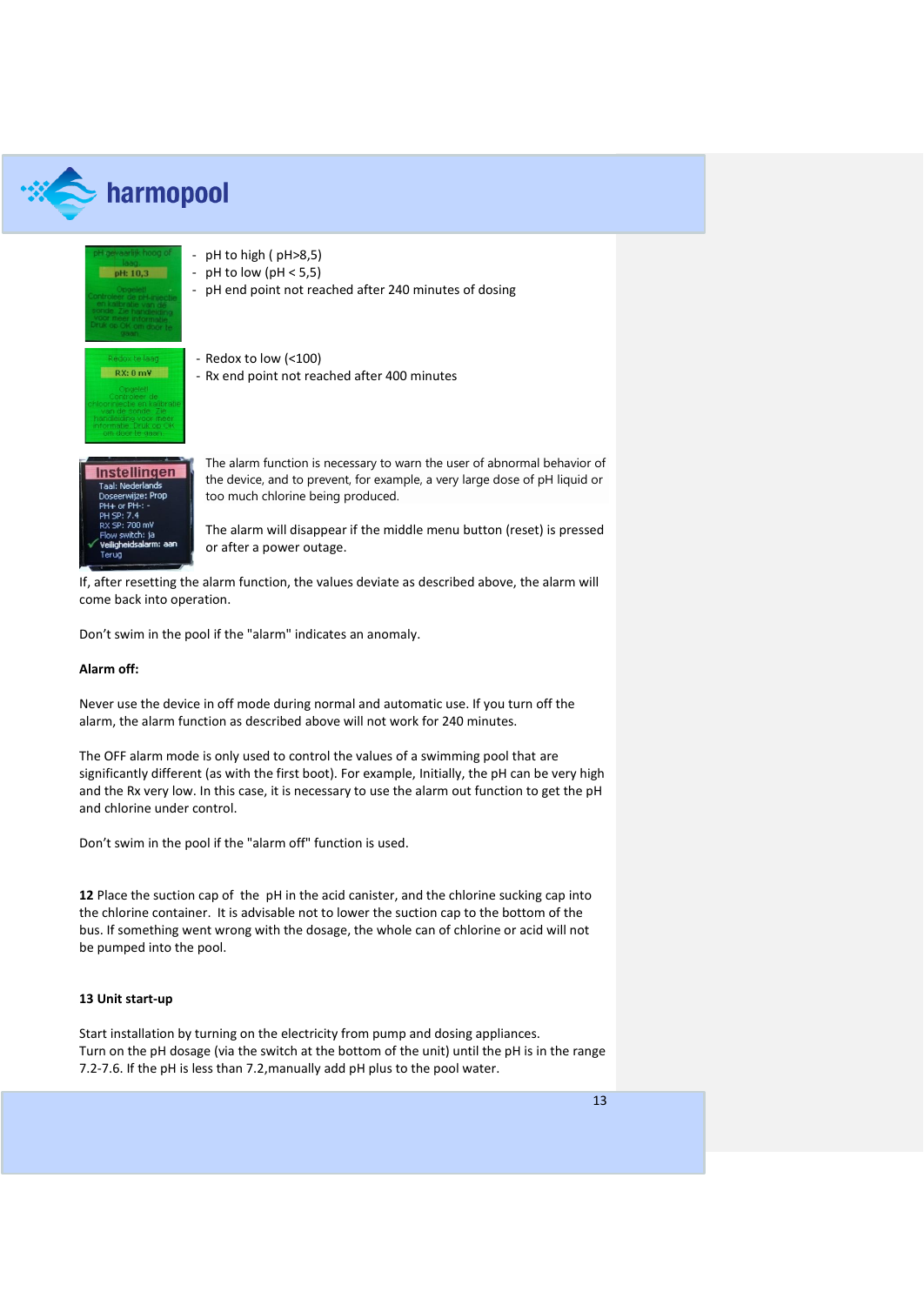

Once the pH is in the range 7.2-7.6, turn on the chlorine dosage.

With dosing "Proportional" acid and chlorine pump will never work at the same time.

Verify that there is no leak to the dosing nipples for acid and chlorine, and that acid and chlorine are effectively dosed.

**14** Regularly verify the operation of the probes and settings by measuring pH and Chlorine content with an alternative method (colour measurement). If necessary, adjust the set points of the installation.

<span id="page-13-0"></span>Chlorine control via RX : Adjusting the RX setpoint

The Rx (Redox) is used to measure the chlorine content (oxidizing capacity) of the pool water. The higher the Rx, the higher the chlorine content. The Rx is expressed in mV (millivolt), the chlorine content in ppm (parts per million). The chlorine content in a swimming pool is ideally between 1 and 1.5ppm.

There is no clear correlation between Rx and ppm Chlorine, but usually an Rx of 700- 750mV corresponds to a chlorine content of 1 to 1.5ppm.

Therefore, it is necessary – initially and afterwards at regular intervals – to verify the chlorine content with a colour measurement method (e.g. Poollab ZWMX1060). If it is determined that the chlorine content is too high, the RX set point should be lowered. If the chlorine content is found to be too low, the RX set point should be increased. Repeat this operation several times if necessary, until the chlorine content remains consistent between 1.0 and 1.5 ppm.

As an additional safety measure, we recommend that the suction cap should not be lowered to the bottom of the bus at the start-up. If something were to go wrong with the dosage, the whole can of acid would not be pumped into the pool.

Read the safety regulations carefully before using chemicals.

### <span id="page-13-1"></span>*Instructions of pH addition*

Because liquid chlorine pH+ has been added, it is necessary to correct the pH with pH minus. For this we recommend the use of Sulphuric acid 15% - 30%. The "weaker" the sulfuric acid, the more accurate the pH dosage will work.

In the exceptional case where the pH drops below 7.2, it is best to be brought back into the zone 7.2-7.6 manually by adding pH plus.

As an additional safety measure, we recommend that the suction cap should not be lowered to the bottom of the bus at the start-up. If something were to go wrong with the dosage, the whole can of acid will not be pumped into the pool.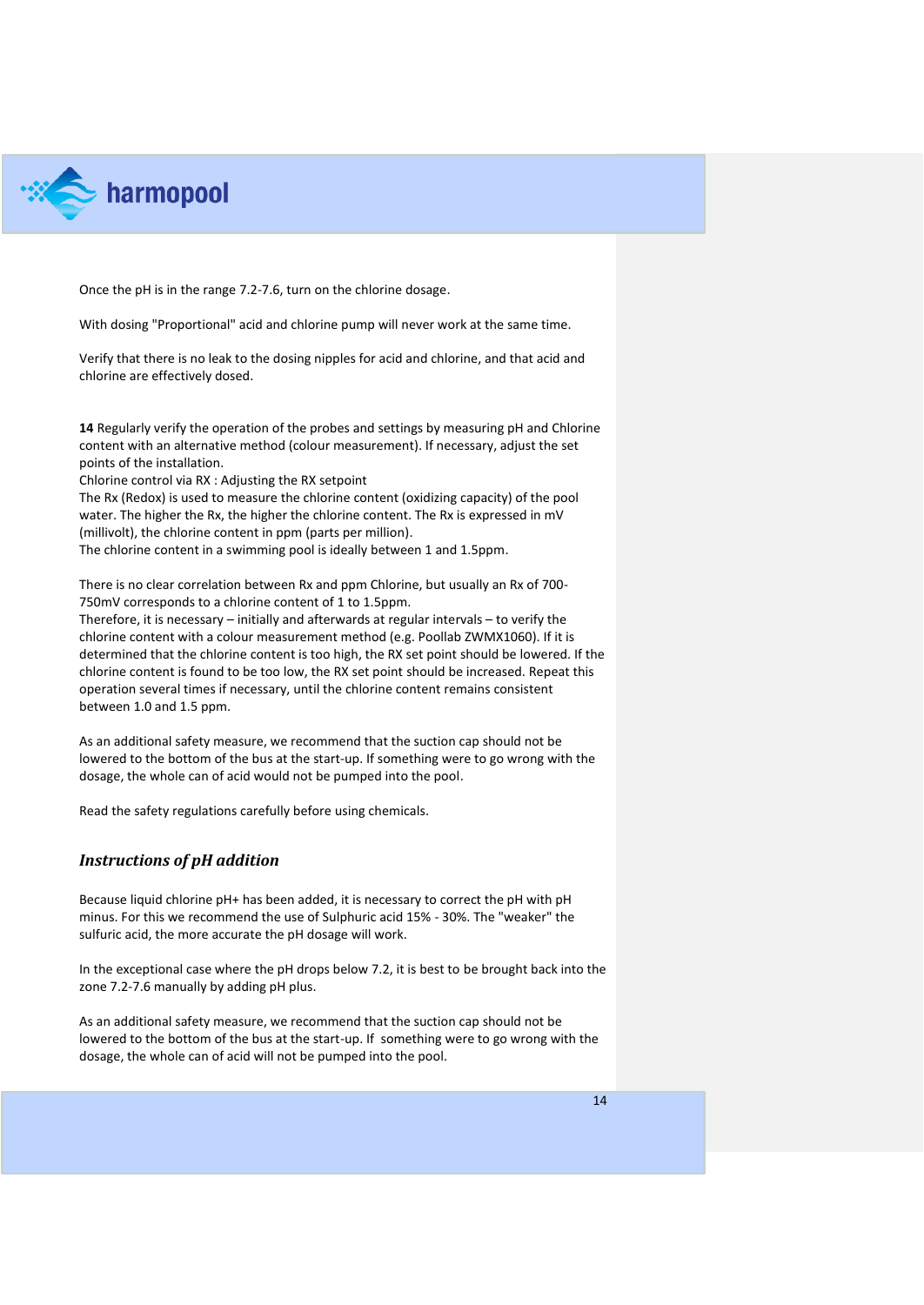

Carefully read the safety regulations before using chemicals.

### <span id="page-14-0"></span>*Calibration and verification of chlorine/pH*

The correctness of pH and chlorine must be checked weekly on the basis of a solid measurement of colour (e.g. Poollab ZWMX1060).

Each installation must be calibrated at least once a year. For a long season, or when deviating between colour method measurement and pH/Rx values, it is recommended to also calibrate every six months, so twice a year.

The procedure of calibrating and adjusting setpoint has already been described in detail above.

### <span id="page-14-1"></span>*Connecting a flow switch*

A flow switch can be added to the unit for appliances produced in 2020 or later. On the circuit board with the display, the "FS" connection is on the left. These are connected to the two contacts of the flow switch. If no flow is detected, neither acid nor chlorine pump will run, and an alarm will go off.



### <span id="page-14-2"></span>*Connecting a level switch*

Two level switches can be added to the unit for appliances produced in 2020 or later. On the circuit board with the display, the "WLH" and "WLL" connection sits at the bottom and right. These are connected to the two contacts of the level switch. Connect WLH with the level switch in the barrel with acid, and connect WLL to the levels switch in the chlorine vessel.

At low level detection, the relevant pump will stop pumping and an alarm will go off.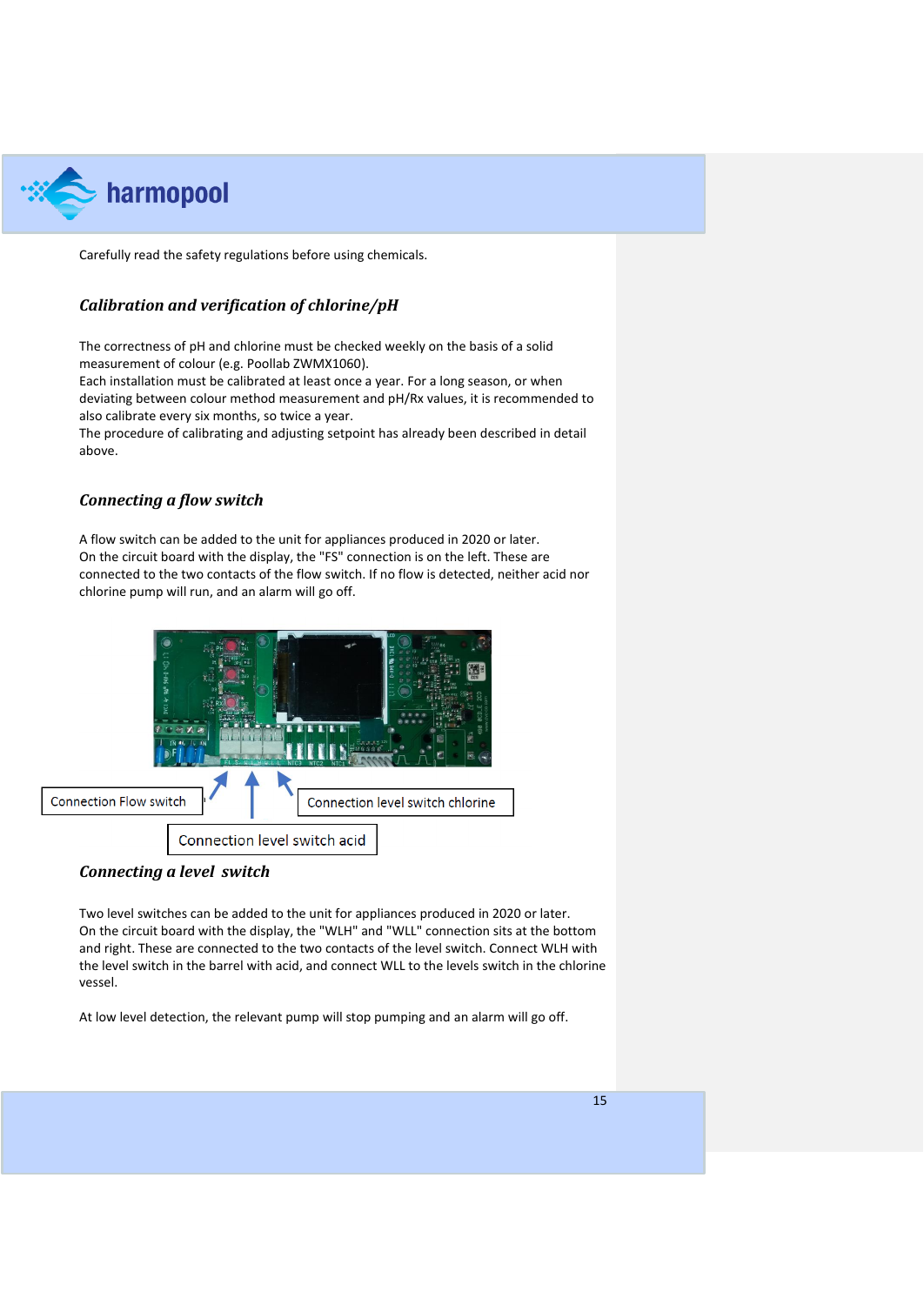

### <span id="page-15-0"></span>*Table 1*

Below is a table showing the ratios between mV, pH and the corresponding chlorine content in ppm. If your device has the following values on the screen: pH 7.2 and redox of 740 then your pool water has a chlorine content of 1.2 ppm.

Caution: this table is not always correct. By products such as flake, wall cleaner, settling agents, sulfates, copper sulfate, extremely dirty water (chloramines)... , by electromagnetic disturbances and/or by a non-ideal grounding it may be an Rx of 700-750 mV NOT corresponding to a chlorine content of 1-1.5ppm. Often, this is a temporary phenomenon that occurs especially when using salt electrolysis.

A colour measurement with a solid device (e.g. Poollab ZWMX1060) gives the best indication of the amount of chlorine in the pool.

|        |    |     |     |     |     |     |     | рH  |     |     |     |     |     |     |                |
|--------|----|-----|-----|-----|-----|-----|-----|-----|-----|-----|-----|-----|-----|-----|----------------|
|        | pH | 6,9 | 7   | 7,2 | 7,3 | 7,4 | 7,5 | 7,6 | 7,7 | 7,8 | 7,9 | 8   | 8,1 | 8,2 | ppm            |
| ORP/Mv | mV | 507 | 505 | 502 | 500 | 499 | 497 | 496 | 494 | 493 | 491 | 490 | 488 | 487 | 0,2            |
|        | mV | 561 | 558 | 553 | 550 | 548 | 546 | 544 | 541 | 539 | 536 | 534 | 532 | 529 | 0,3            |
|        | mV | 599 | 596 | 590 | 586 | 583 | 580 | 577 | 574 | 571 | 568 | 565 | 562 | 559 | 0,4            |
|        | mV | 629 | 625 | 618 | 615 | 611 | 607 | 604 | 600 | 597 | 593 | 590 | 586 | 583 | 0,5            |
|        | mV | 652 | 648 | 640 | 637 | 632 | 629 | 625 | 621 | 617 | 613 | 610 | 605 | 602 | 0,6            |
|        | mV | 663 | 658 | 650 | 646 | 642 | 638 | 634 | 630 | 626 | 622 | 618 | 614 | 610 | 0,65           |
|        | mV | 673 | 669 | 660 | 656 | 651 | 647 | 643 | 639 | 635 | 630 | 626 | 622 | 618 | 0,67           |
|        | mV | 682 | 677 | 668 | 664 | 660 | 663 | 651 | 647 | 642 | 638 | 634 | 629 | 625 | 0,75           |
|        | mV | 690 | 686 | 677 | 672 | 668 | 655 | 659 | 654 | 650 | 645 | 641 | 636 | 632 | 0,8            |
|        | mV | 698 | 694 | 684 | 680 | 675 | 670 | 666 | 661 | 657 | 652 | 647 | 643 | 638 | 0,95           |
|        | mV | 706 | 702 | 692 | 687 | 682 | 677 | 673 | 668 | 663 | 658 | 654 | 649 | 644 | 0,9            |
|        | mV | 713 | 708 | 698 | 694 | 689 | 684 | 679 | 674 | 669 | 664 | 659 | 654 | 650 | 0,95           |
|        | mV | 720 | 715 | 705 | 700 | 695 | 690 | 685 | 680 | 675 | 670 | 665 | 660 | 655 | $\overline{1}$ |
|        | mV | 733 | 727 | 717 | 712 | 707 | 701 | 696 | 691 | 686 | 680 | 675 | 670 | 665 | 1,1            |
|        | mV | 744 | 739 | 728 | 722 | 717 | 712 | 706 | 701 | 695 | 690 | 685 | 679 | 674 | 1,2            |
|        | mV | 755 | 749 | 738 | 732 | 727 | 721 | 716 | 710 | 705 | 699 | 694 | 688 | 682 | 1,3            |
|        | mV | 765 | 759 | 747 | 742 | 736 | 730 | 724 | 719 | 713 | 707 | 702 | 696 | 690 | 1,4            |
|        | mV | 774 | 768 | 756 | 750 | 744 | 738 | 732 | 727 | 721 | 715 | 709 | 703 | 697 | 1,5            |
|        | mV | 790 | 784 | 771 | 765 | 759 | 753 | 747 | 741 | 735 | 728 | 722 | 716 | 710 | 1,7            |
|        | mV | 798 | 792 | 779 | 773 | 766 | 760 | 754 | 748 | 741 | 735 | 729 | 722 | 716 | 1,8            |
|        | mV | 812 | 805 | 792 | 785 | 779 | 773 | 766 | 760 | 753 | 747 | 740 | 734 | 727 | $\overline{2}$ |
|        | mV | 824 | 818 | 804 | 797 | 731 | 784 | 777 | 771 | 764 | 757 | 751 | 744 | 737 | 2,2            |
|        | mV | 841 | 834 | 826 | 813 | 806 | 800 | 792 | 785 | 778 | 771 | 764 | 757 | 751 | 2,5            |

# Free Chlorine ORP/mV vs pH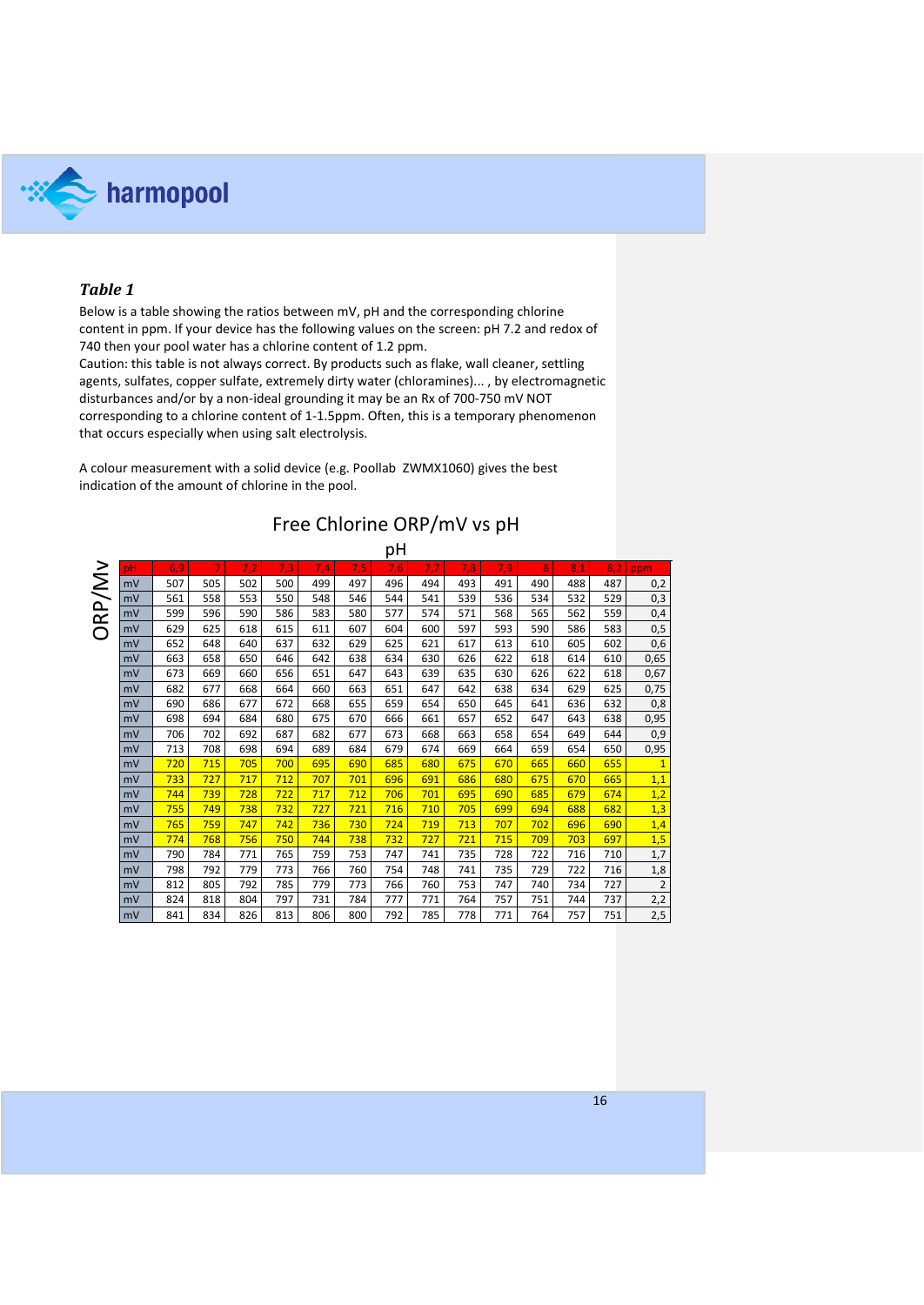

### <span id="page-16-0"></span>*Winter ready*

### **Note!**

If you don't protect your product during winter, it may get damaged and it will no longer be covered by warranty.

In areas where it freezes a lot, you need to protect the pump, the filter and the dosing equipment from freezing.

It is advisable to keep the dosing appliances inside in a dry and warm environment. The probes must be kept frost-free, immersed in KCl storage fluid(SWWX7168).

The PVC pipes must be water-free.

### <span id="page-16-1"></span>*Spring start-up*

If your dosing equipment was protected during winter, follow the following steps before restarting the system in the spring:

- 1. Calibrate the probes.
- 2. Verify that the recoil valve in the dosing nipple is not clogged.
- 3. Verify that there are no leaks to the installation when the whole is under pressure, and when the dosing pumps are running. Preemptively replace the dosing hoses and the peristaltic dosing tube every two years

### <span id="page-16-2"></span>**Maintenance and inspection**

### <span id="page-16-3"></span>*Maintenance*

- $\circ$  Regularly verify the operation of the probes and settings by measuring pH and chlorine content using an alternative method (colour measurement). If necessary, adjust the set points of the installation.
- $\circ$  Regularly check the hose inside the peristaltic pump. This hose is immediately replaced in case of leakage. It is advisable to replace this hose preventively every year.
- o Regularly check the injection nozzles for leaks. Replace these nozzles immediately in case of leakage. Regularly check the power supply and cable connection. If the pump starts to operate abnormally, turn it off and call a qualified technician. Maintenance of the peristaltic pumps:

**heeft opmaak toegepast:** Engels (Verenigde Staten) **heeft opmaak toegepast:** Engels (Verenigde Staten)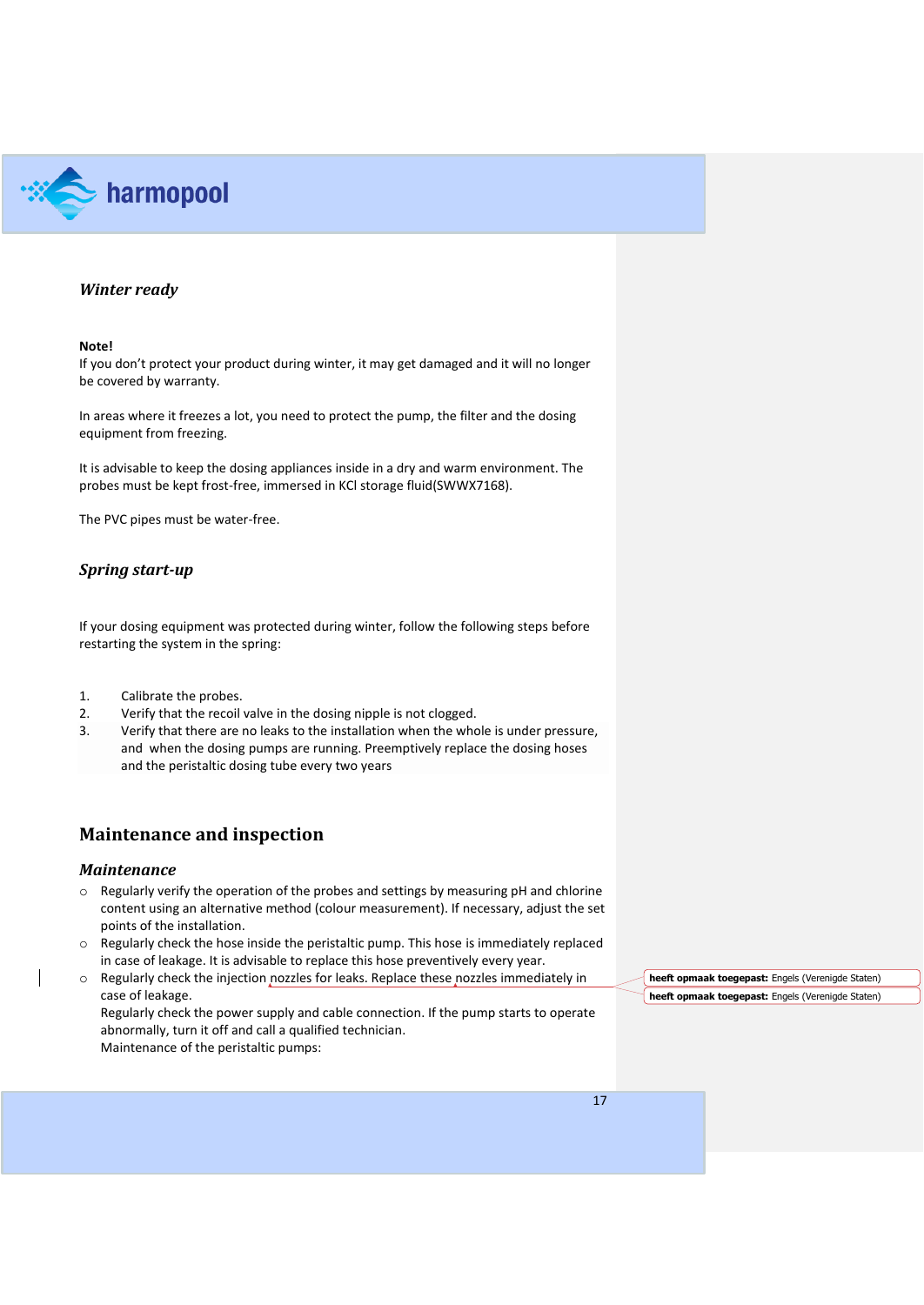

 $\circ$  The tube of the pump reaches its end of life after 500/600 working hours (chemical compatibility), and should in principle be replaced annually. The drainage and supply pipes should be replaced twice a year. A maintenance kit is available: ZWMX2201-Z.

**heeft opmaak toegepast:** Engels (Verenigde Staten)



*The nozzles should be descaled and rinsed every two years. The lime may block the supply or return. We recommend using chlorine with anticalcification ( ZWCX1232).The pumps should always be higher than the supply fluids. Use the correct prescribed products for the peristaltic pumps and for the Santoprene tube (to be replaced annually as indicated).*

**heeft opmaak toegepast:** Engels (Verenigde Staten)

### <span id="page-17-0"></span>*Warning:*

- Improper installation can pose an electrical or chemical risk, which can result in serious injury.
- Never mix acid and liquid chlorine, since this can result in dangerous chlorine gas being released.
- Keep the installation and chemicals out of the reach of children. Always wear safety gloves and goggles when working on the system..
- NEVER make any internal adjustments inside the dosing equipment.
- If you are not familiar with the pool flirtation system and dosing equipment:
	- − Don't try to tinker with it yourself without consulting your supplier or contractor.
	- − Read the complete installation and operating manual before using the dosing equipment.

### **Note: very important:**

1) Always cut the power when the product is being maintained or repaired. 2 ) When the unit is sent for inspection, make sure that the measuring probes are always in storage liquid during transport. If the measuring probes are dry for 3 to 4 hours, this may affect the next measurements, resulting in incorrect measurements.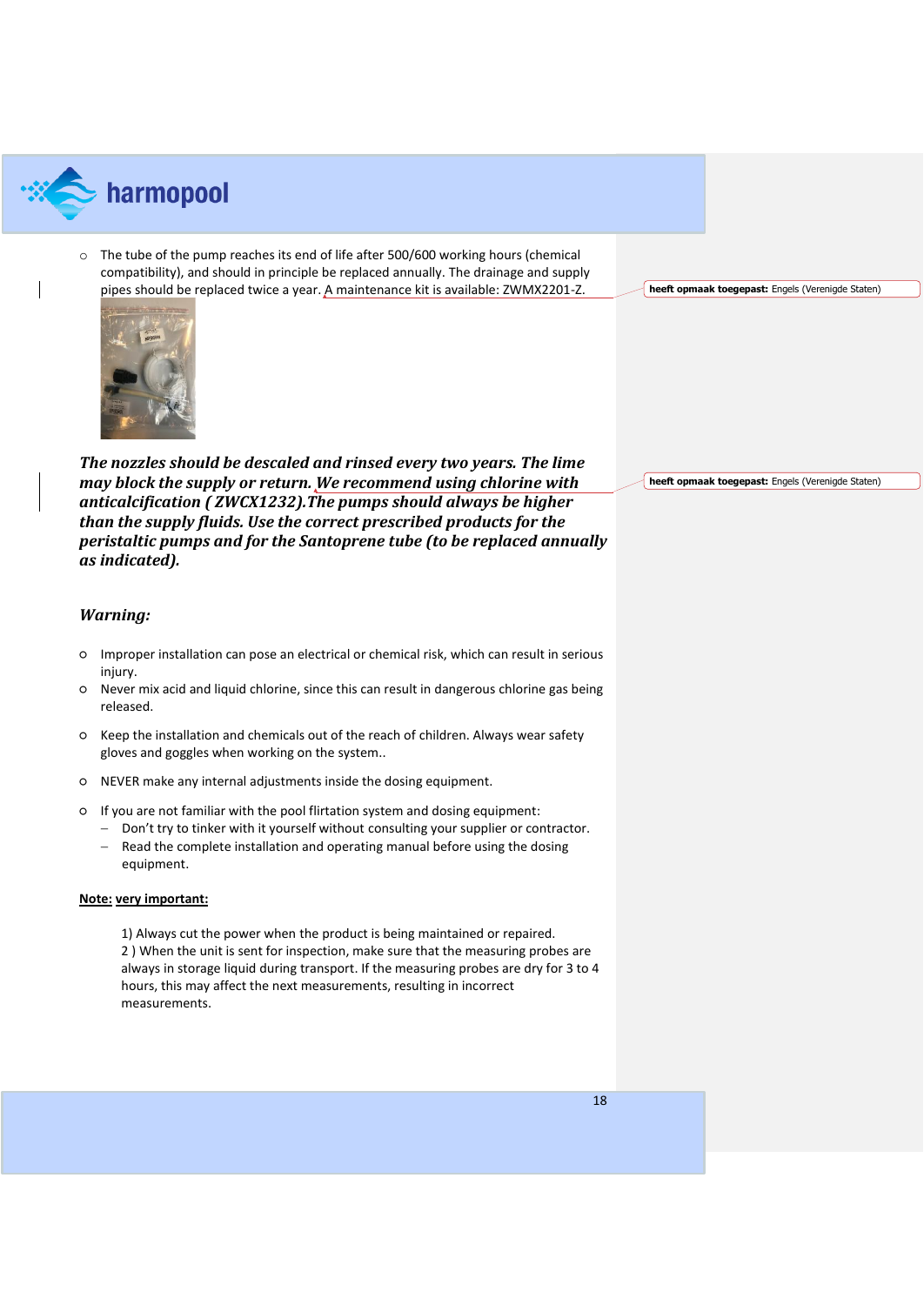

# <span id="page-18-0"></span>*Troubleshooting*

| Problem                                   | <b>Solution</b>                                                                     |                                                                            |  |  |
|-------------------------------------------|-------------------------------------------------------------------------------------|----------------------------------------------------------------------------|--|--|
| The screen doesn't light up               | No voltage present                                                                  | Verity voltage                                                             |  |  |
| Acid pump is not dosing                   | Switch under the dosing pump<br>is set to "O"                                       | Set switch to "1"                                                          |  |  |
|                                           | PH control settings are wrong:<br>pH+ while pH- is dosed (or vice<br>versa)         | Verify settings                                                            |  |  |
|                                           | Disconnect level detector<br>A connected level detector gives<br>a wrong connection |                                                                            |  |  |
|                                           | A connected flow indicates that                                                     | Verify flow and flow switch (go                                            |  |  |
|                                           | there is no flow                                                                    | to settings - flow switch: none                                            |  |  |
| Acid pump keeps dosing                    | Setpoint not yet achieved                                                           | No action required                                                         |  |  |
|                                           | Wrong parameter set: pH+<br>while dosing pH- (or vice versa)                        | Correct the parameter                                                      |  |  |
|                                           | Relay is stuck on printboard                                                        | Contact the supplier                                                       |  |  |
| Acid pump only doses<br>occasionally      | Acid pump is set to proportional<br>dosing                                          | No action required                                                         |  |  |
| Chlorine pump is not dosing               | Switch under the dosing pump<br>is set to "O".                                      | Set switch to "1"                                                          |  |  |
|                                           | Rx control settings are wrong                                                       | Verify settings                                                            |  |  |
|                                           | A connected level detector gives<br>a wrong contact                                 | Disconnect the level detector                                              |  |  |
|                                           | A connected flow switch                                                             | Verify flow and flow switch (go                                            |  |  |
|                                           | indicates that there is no flow                                                     | to settings - flow switch: none                                            |  |  |
| Chlorine pump keeps dosing                | Setpoint is not yet achieved                                                        | Verify settings and verify<br>chlorine content using a<br>coloring method. |  |  |
|                                           | Relay is stuck on printboard                                                        | Contact the supplier.                                                      |  |  |
| Acid pump and chlorine pump<br>don't pump | A connected flow indicates that<br>there is no flow                                 | Verify flow and flow switch (go<br>to settings - flow switch: none)        |  |  |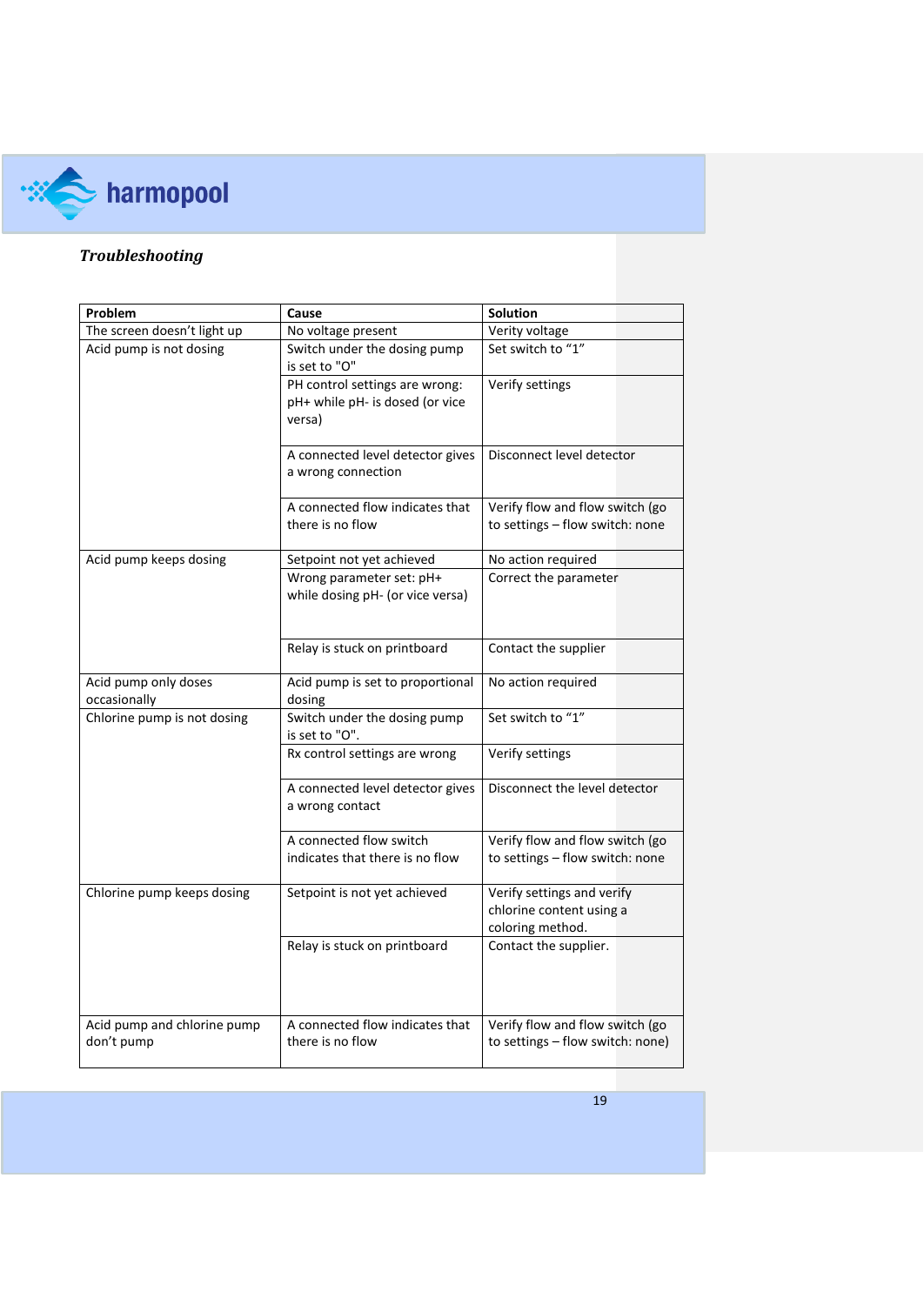

# **RESEARCH STATE**

|                                                                                | Connected level detectors give a<br>wrong contact                                         | Disconnect the level detectors                                                                                                                                                                                           |
|--------------------------------------------------------------------------------|-------------------------------------------------------------------------------------------|--------------------------------------------------------------------------------------------------------------------------------------------------------------------------------------------------------------------------|
| Chlorine or acid pump does not<br>suck up liquid                               | Vessel is empty or suction base<br>hangs above liquid level                               | Replace acid or chlorine<br>container. Reduce the suction<br>base.                                                                                                                                                       |
|                                                                                | Suction base is clogged                                                                   | Replace the suction base<br>ZWMX2205-Z                                                                                                                                                                                   |
|                                                                                | Peristaltic pump tube leaks                                                               | Replace the peristaltic pump<br>tube ZWMX2231-Z                                                                                                                                                                          |
|                                                                                | Injection nozzle is clogged                                                               | Replace the injection nozzle<br>ZWMX2220-Z                                                                                                                                                                               |
| Liquid (acid or chlorine) in<br>dosing compartment of chlorine<br>or acid pump | Leak in Santoprene dosing tube                                                            | Verify if the injection part is<br>clogged and replace the dosing<br>tube.                                                                                                                                               |
| Dosing tube in pH or chlorine<br>dosing forms a little balloon                 | Add acid or chlorine in the<br>injection part that is clogged by<br>dirt or calcification | Stop acid dosing and<br>clean/replace the dosing tube<br>immediately. Use liquid chlorine<br>with anticalcification                                                                                                      |
| Calibration failed                                                             | Calibration fluid is old or dirty                                                         | Replace the calibration fluid                                                                                                                                                                                            |
|                                                                                | Probe not yet balanced                                                                    | Repeat the calibration process                                                                                                                                                                                           |
|                                                                                | Probe is broken                                                                           | Replace the probe                                                                                                                                                                                                        |
|                                                                                | Probe was left dry for a long<br>time                                                     | Leave the probe in pool water<br>for 24 hours, and recalibrate                                                                                                                                                           |
| An alarm goes off and the<br>screen shows: pH too high                         | pH > 8.5                                                                                  | Verifieer pH met kleurmethode.<br>Corrigeer pH manueel of schakel<br>de alarmfunctie eenmalig uit en<br>laat doseertoestel de pH<br>terugdringen.                                                                        |
|                                                                                | Acid container is empty                                                                   | Replace the acid container                                                                                                                                                                                               |
|                                                                                | Electrode is defective                                                                    | Replace the electrode                                                                                                                                                                                                    |
| An alarm goes off and the<br>screen shows: pH too low                          | pH < 5.5                                                                                  | Verify the pH value using a<br>colour method. Manually<br>correct the pH value or disable<br>the alarm function once and<br>allow the dosing device to<br>reduce the pH. Use pH+ once<br>and select pH+ in the settings. |
|                                                                                | Electrode is defective                                                                    | Replace the electrode                                                                                                                                                                                                    |
| pH value always remains at 7,<br>also in calibration liquids pH 4<br>and pH 9. | defective pH probe                                                                        | Replace the pH probe and<br>recalibrate                                                                                                                                                                                  |